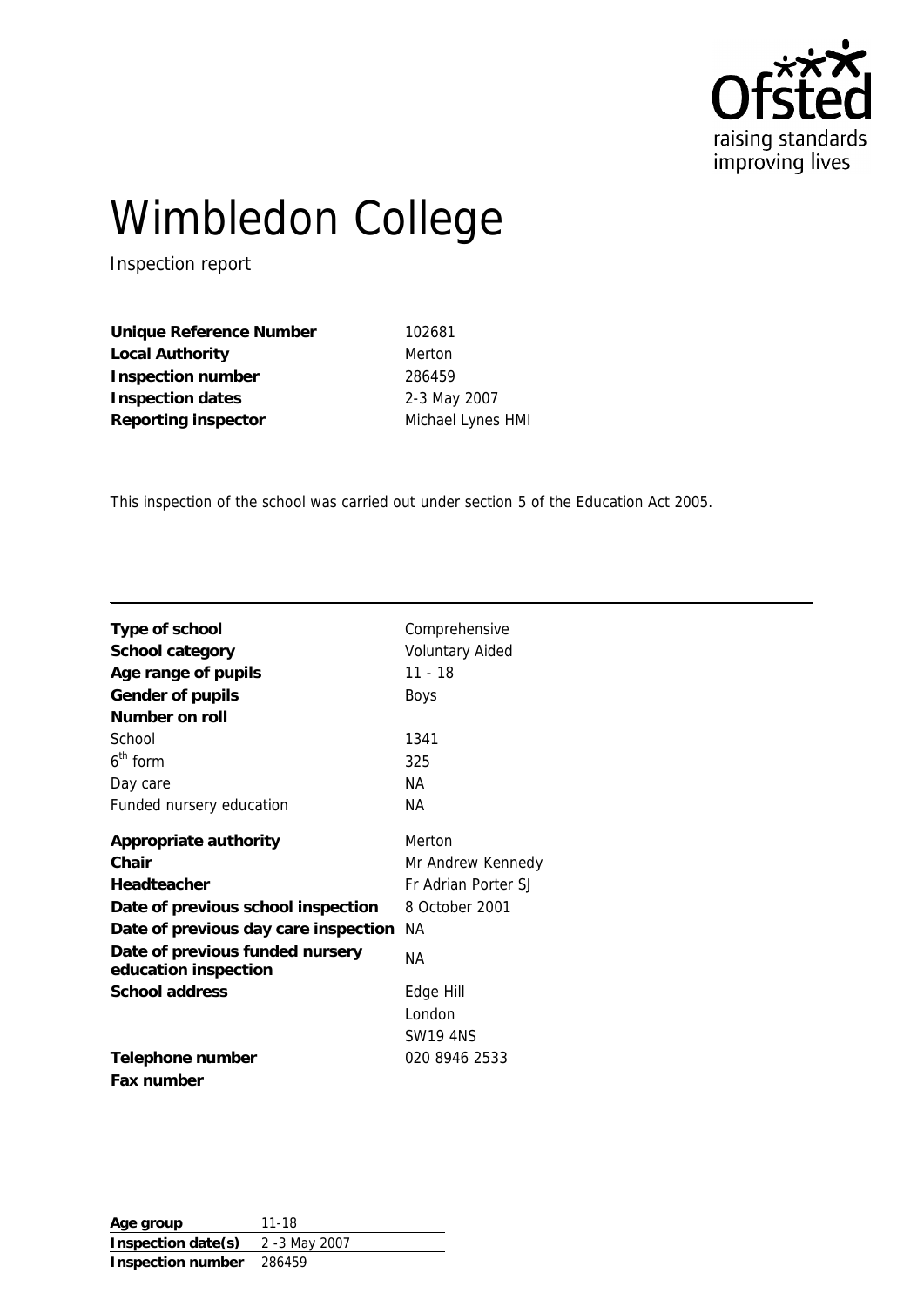© Crown copyright 2007

#### Website: www.ofsted.gov.uk

This document may be reproduced in whole or in part for non-commercial educational purposes, provided that the information quoted is reproduced without adaptation and the source and date of publication are stated.

Further copies of this report are obtainable from the school. Under the Education Act 2005, the school must provide a copy of this report free of charge to certain categories of people. A charge not exceeding the full cost of reproduction may be made for any other copies supplied.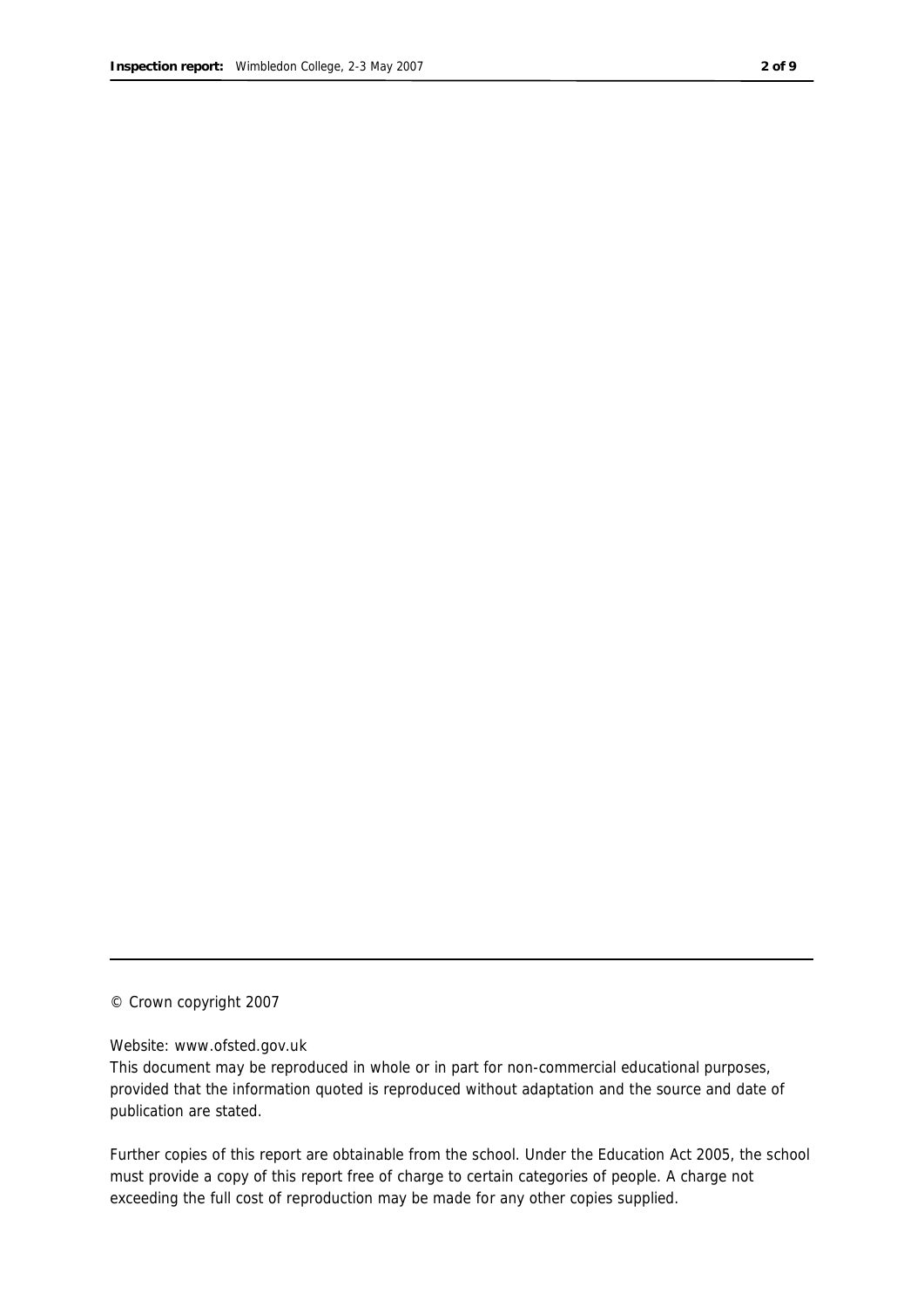## **Introduction**

The inspection was carried out by one of Her Majesty's Inspectors and two Additional Inspectors.

The school was visited by three inspectors over a two day period. Inspectors investigated the following issues: achievement and standards, leadership and management, personal development and well-being, care, guidance and support, and the sixth form. Evidence was gathered from the school's self-evaluation (SEF) national published assessment data, the school's own records and other documentation, and observation of the school at work. Parent's questionnaires and interviews with senior and other staff, and students also informed inspector's judgements. Other aspects of the school's work were not investigated in detail, but inspectors found no evidence to suggest that the school's own assessments in these areas, as given in the SEF, were other than justified.

## **Description of the school**

Wimbledon College is an 11 – 18 Roman Catholic secondary school run by the Jesuits since 1892. It operates a shared sixth form with the Ursuline High School. The school has been part of the reorganisation of secondary schools in the borough of Merton and has recently undergone some challenging times. In 2005 Years 7 and 8 were supplemented to the existing provision, adding an additional 400 boys. The number of students with learning difficulties and/or disabilities (LDD) is about the national average. The number of students from a minority ethnic background is high as are the number of pupils who speak English as an additional language (EAL). Attendance is above the national average.

#### **Key for inspection grades**

| Grade 1 | Outstanding  |
|---------|--------------|
| Grade 2 | Good         |
| Grade 3 | Satisfactory |
| Grade 4 | Inadequate   |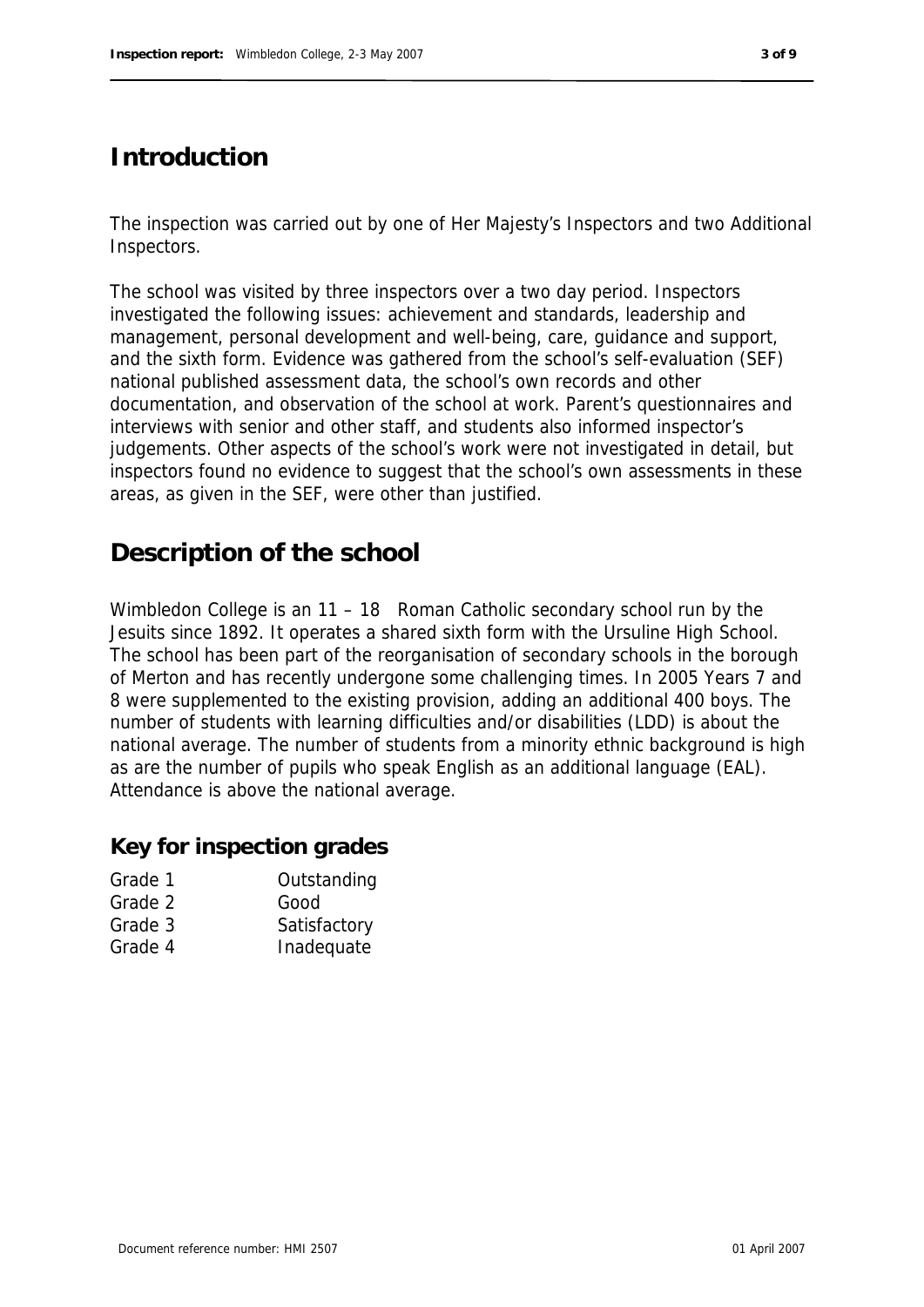## **Overall effectiveness of the school Grade: 2**

Wimbledon College is a good school with some outstanding elements, but also some satisfactory ones. The outstanding features of the school are the personal development of students, the science department and the provision for those with LDD. The satisfactory aspects of the school are in the sixth form provision.

The young men who leave the college are a credit to themselves, their families and the school. They are a pleasure to spend time with. They are developing into mature, confident, balanced adults and are well equipped to lead productive and fulfilling lives. This is due in no small part to the unstinting support, guidance and hard work of all the staff at the school. However, students' academic progress is not as good as their personal development. This is particularly true in the sixth form, and is the reason that the school is not yet outstanding.

The school has faced significant organisational challenges due to the addition of Years 7 and 8 in 2005. It now successfully caters for students between the ages of 11-18. The leadership and management of the school have worked hard to ensure that there has been minimal disruption to the life of the school. This has meant that the focus on monitoring teaching and learning has not been sharp enough. Consequently, achievement in 2006 was not as good as in previous years.

The headteacher's good leadership has ensured that the school is now emerging from this challenging period. He is well-liked and respected by students and has an impressive first hand knowledge of them. They value his open and approachable style. He is very well supported by the deputies responsible for personal development and well-being. He has put into place a number of initiatives which have improved the curriculum and strengthened the monitoring of academic achievement. Data on student achievement is now collected and analysed, but does not yet consistently provide timely information that will enable the school to accurately identify and target potential underachievement. The use of assessment data to set realistic targets is not yet well embedded hence the tracking of progress across subjects is inconsistent. Senior leaders are acutely aware of this and there are recent examples of good intervention in Year 9, where there are now good arrangements to enhance literacy and numeracy levels.

The capacity to make further improvements is satisfactory. It is not yet good because there is considerable variability in the quality of middle leadership, as evidenced by the 2006 GCSE results. The senior leadership team do not yet rigorously monitor and evaluate the impact of both their own and middle leaders' actions. This means that they do not have a consistently accurate picture of students' academic progress that allows them to plan interventions to improve it. This leaves students vulnerable to underachievement.

Students' attainment on entry to the school is above the national average. Examination results are well above the national average by the end of Year 9, this is good progress. However, English results in 2006 dipped, being below both science and mathematics. Students continue to make good progress in Years 10 and 11 with results being well above the national average. Science results are excellent, and in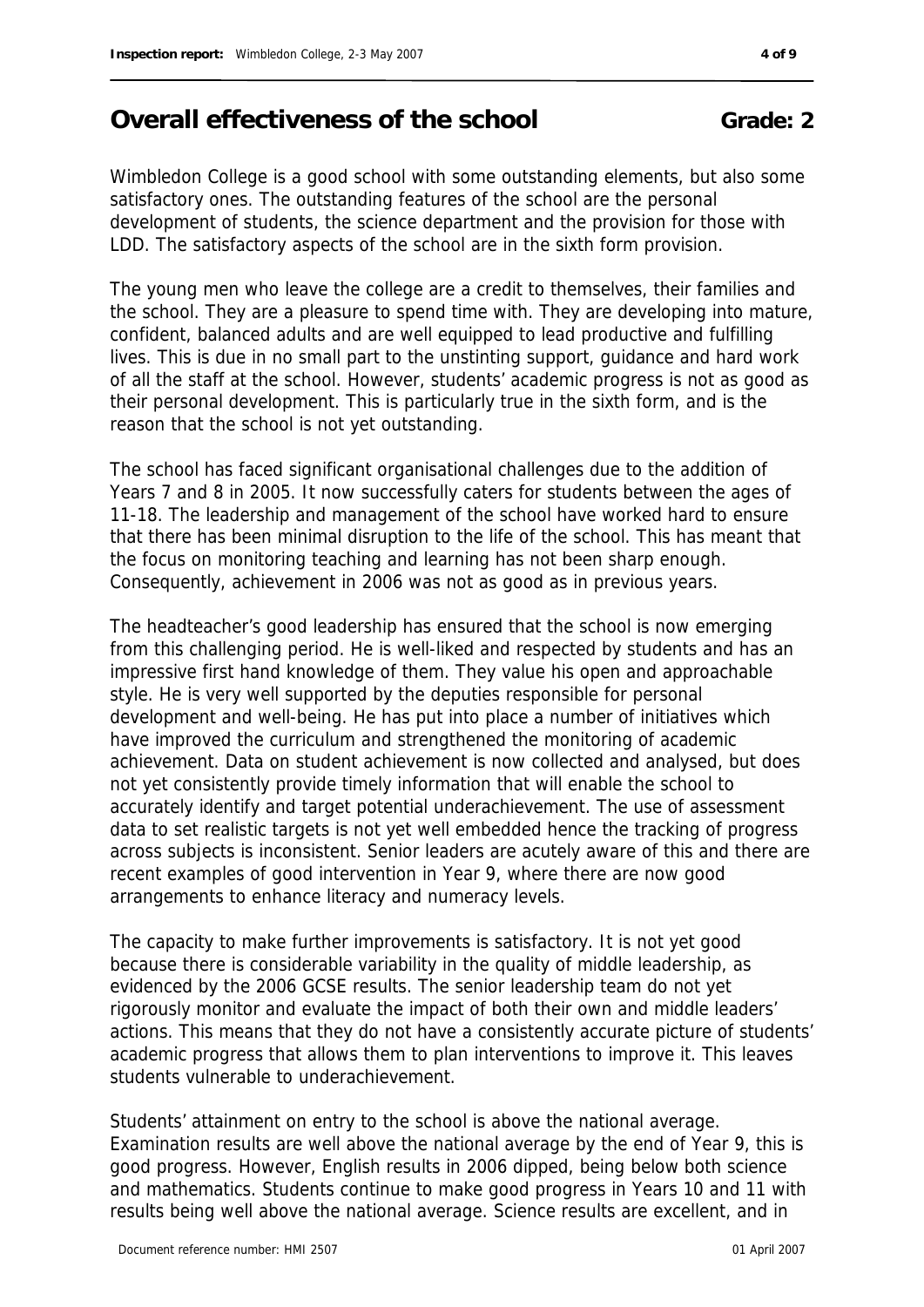2006 the English results improved. However, many other subjects in the curriculum, including religious education, did less well than in previous years. The GCSE 5 A\*-C results including English and mathematics were significantly above the national average for boys. The most able boys do not achieve as much as they should, and there is some evidence that middle ability boys underachieved in 2006. The school has provided convincing evidence to suggest that achievement in the current Year 9 will be at least satisfactory and in Year 11 at least good.

The school provides a very caring and supportive environment where all students, regardless of their needs and vulnerabilities, feel safe and successfully develop their personal qualities. A parent commented, 'We are truly grateful that our son has spent his formative years in such a caring and supportive environment where virtually every teacher has taken an interest in helping him develop his full potential.' Provision for students with LDD is outstanding. They benefit greatly from carefully managed and integrated support, which enables them to successfully meet the targets set for them in their individual education plans (IEPs) and annual reviews. Provision for ensuring health and safety is very strong. Child protection and risk assessment procedures are robust and staff are aware of their responsibilities. When appropriate, support is further enhanced by the effective involvement of outside professional agencies.

Students' personal development is outstanding. Relationships throughout the school are very positive. Students are proud of their school and are developing well as individuals as a result of the Jesuit ethos of *cura personalis* (care of the individual person). A real strength of the school is the way it involves students in decisionmaking and policies through consultation opportunities as well as through the formal deliberations of both the whole school council and the sixth form council. Students, for example, are rightly proud of their part in improving healthy eating at school and providing basketball equipment in all three of the playgrounds. Students say they feel happy, safe and secure in school. They also report that if there are any incidents of bullying or racism, these are dealt with quickly by the school. One commented, 'A strength of the school is that it is a community, you can freely talk to teachers and there is always someone to listen to you if necessary.' Many students actively participate in out of school hours learning, particularly music and sporting activities. Students are also involved in work in the local community as well as with a school building project in India. They are very well prepared for the next stages of education or training as a result of their good standards of literacy and numeracy and the work related activities they are involved in. A very high proportion of students stay on into the sixth form and then continue into higher education.

#### **Effectiveness and efficiency of the sixth form Grade: 3**

The entry into the sixth form includes pupils who join from a range of other schools. The students' standard of attainment on entry into the sixth form is at the national average. Students make satisfactory progress in year 12, about a quarter leave at the end of the year, many to go to other institutions following mainly vocational courses and some starting work with training. The school gives these students good guidance in this regard. Those remaining continue to make satisfactory progress in year 13. The pass rate at A level is better than the national average, but there are fewer A grades than the national average. Standards are therefore broadly in line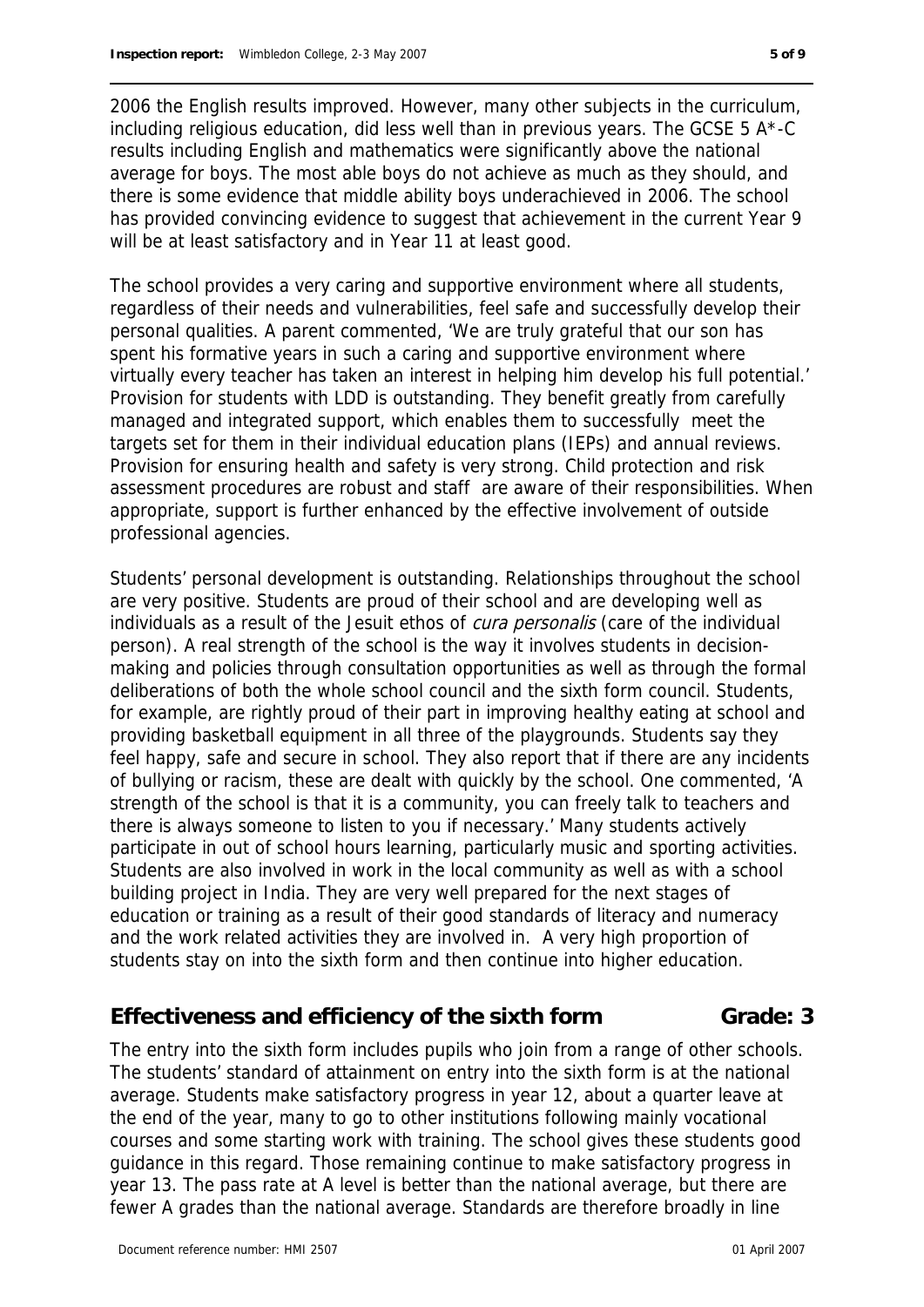with the national average. Over the last 2 years there has been a decline in the effectiveness of teaching and learning in raising standards, which are now satisfactory. Evidence provided by the school indicates that achievement will also be satisfactory this year. The good measures that the school has put into place, which include a very effective independent study area and changes to the curriculum, have yet to impact on standards.

#### **What the school should do to improve further**

- standards and achievement in the sixth form
- sharpen the evaluation of teaching and learning to increase the amount of good and outstanding teaching
- the analysis of student performance data by senior and middle leaders to ensure the early identification of potential underachievement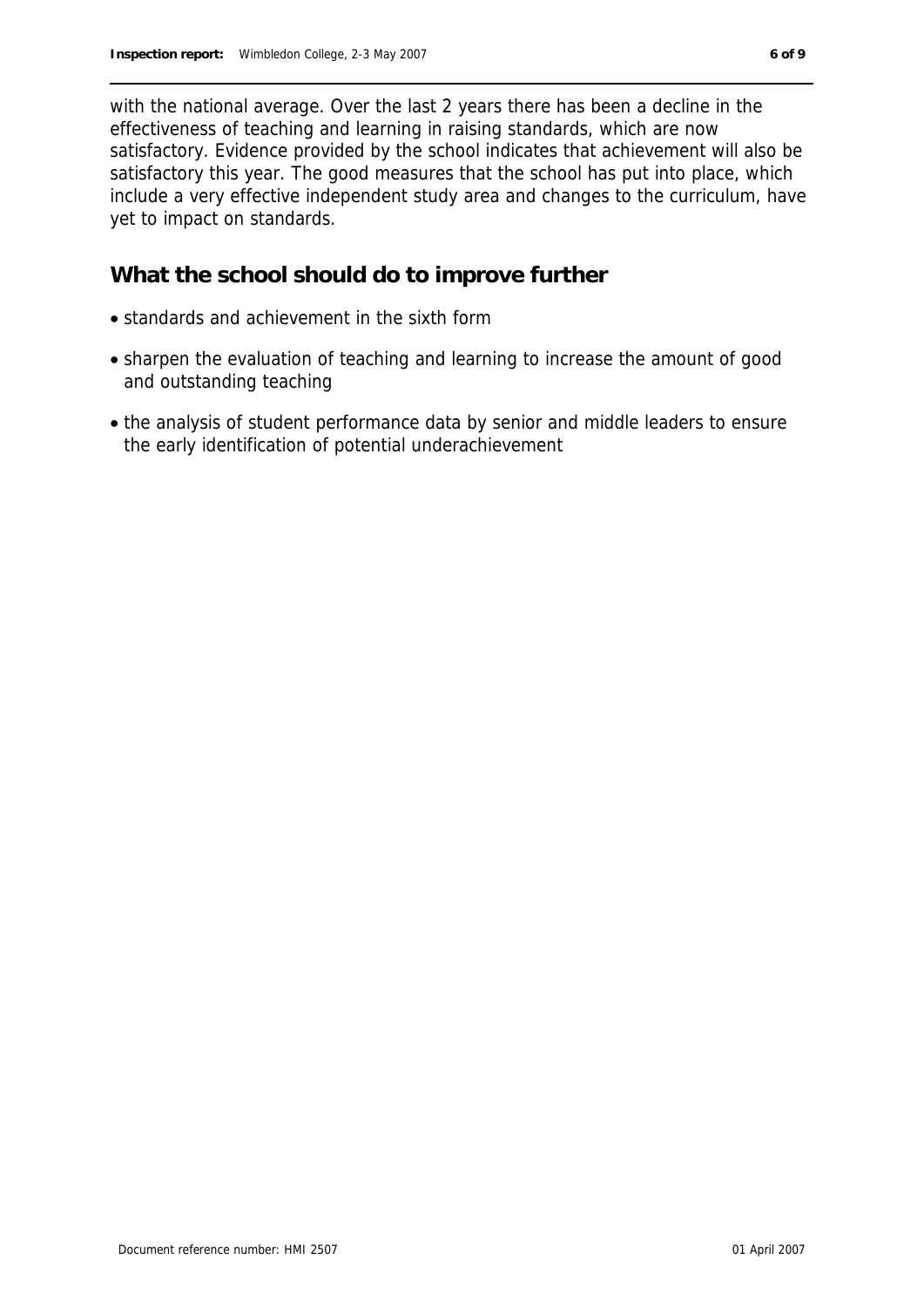**Any complaints about the inspection or the report should be made following the procedures set out in the guidance 'Complaining about inspections', which is available from Ofsted's website: www.ofsted.gov.uk.**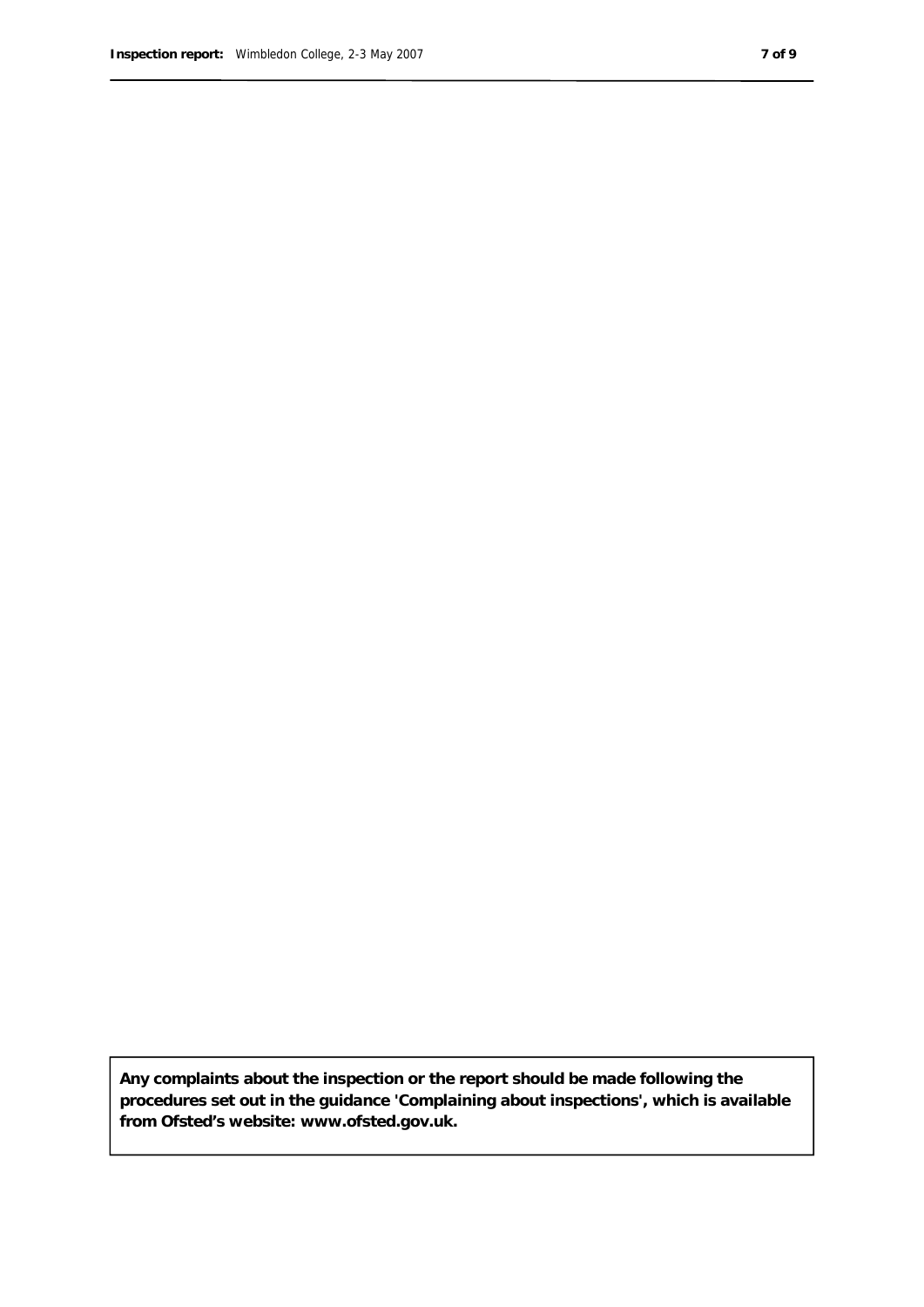## **Inspection judgements**

| Key to judgements: grade 1 is outstanding, grade 2 good, grade 3<br>satisfactory, and grade 4 inadequate. | School<br>Overall | $16 - 19$ |  |
|-----------------------------------------------------------------------------------------------------------|-------------------|-----------|--|
|-----------------------------------------------------------------------------------------------------------|-------------------|-----------|--|

#### **Overall effectiveness**

| How effective, efficient and inclusive is the provision of education,<br>integrated care and any extended services in meeting the needs of<br>learners? |     |  |
|---------------------------------------------------------------------------------------------------------------------------------------------------------|-----|--|
| The quality and standards in the Foundation Stage                                                                                                       | N/A |  |
| The capacity to make any necessary improvements                                                                                                         |     |  |

### **Achievement and standards**

| achieve'<br>ners :<br>.<br>ിറ<br>well<br><b>HOW</b><br>பு          |  |
|--------------------------------------------------------------------|--|
| The<br>مامعمام<br>reached<br>learners<br>hv<br>stanuar<br>∙uJ<br>ັ |  |

### **Personal development and well-being**

| How good is the overall personal development and well-being of the<br>learners? |  |
|---------------------------------------------------------------------------------|--|
| The extent of learners' spiritual, moral, social and cultural development       |  |
| How well learners enjoy their education                                         |  |
| The extent to which learners adopt safe practices                               |  |
| The extent to which learners adopt healthy lifestyles                           |  |
| The extent to which learners make a positive contribution to the community      |  |
| How well learners develop workplace and other skills that will contribute to    |  |
| their future economic well-being                                                |  |

## **The quality of provision**

| How effective are teaching and learning in meeting the full range of<br>learners' needs?              |  |
|-------------------------------------------------------------------------------------------------------|--|
| How well do the curriculum and other activities meet the range of<br>needs and interests of learners? |  |
| How well are learners cared for, guided and supported?                                                |  |

### **Leadership and management**

-

| How effective are leadership and management in raising<br>achievement and supporting all learners? |     | ્ર  |
|----------------------------------------------------------------------------------------------------|-----|-----|
| Do procedures for safeguarding learners meet current government<br>requirements?                   | Yes | Yes |
| Does this school require special measures?                                                         | No  |     |
| Does this school require a notice to improve?                                                      | Νo  |     |

<sup>&</sup>lt;sup>1</sup> Grade 1 - Exceptionally and consistently high; Grade 2 - Generally above average with none significantly below average; Grade 3 - Broadly average to below average; Grade 4 - Exceptionally low.

All white boxes must be completed. The grey boxes are used wherever the inspection team has sufficient evidence to come to a secure judgement.